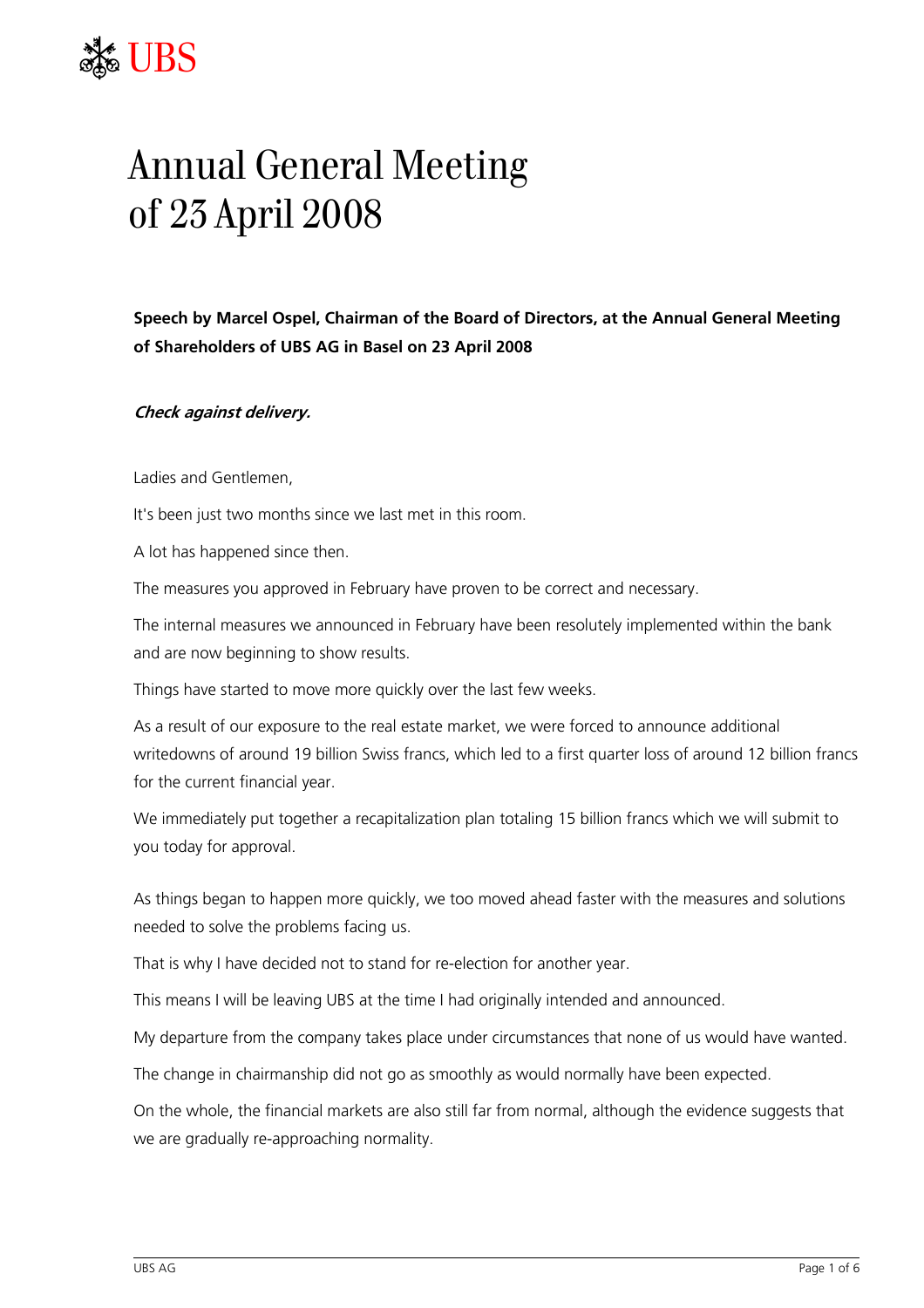

The sub-prime crisis put our shares under pressure. It tainted our reputation as a dynamic, innovative yet always risk-conscious financial institution.

And it also put our clients' trust to a severe test.

Allow me to use a metaphor which has already been cited on several occasions.

It is the image of a formidable ship which the crew has maneuvered into a dangerous storm and which is being tossed by the waves.

Many on board insist that, since the captain is responsible, he should take the consequences of his actions and immediately hand over the helm to someone else.

Others admonish the skipper that this is no time to leave the crew in the lurch.

Personally, I have chosen the latter of these two options.

I considered it my duty to do everything possible to find a viable way out of this crisis.

Striking sail the moment we enter stormy waters is not my way. So despite the fact that I am now leaving the helm, I do so with the conviction

that we have weathered the worst

that the storm is gradually passing,

and that we will soon be sailing into calmer waters.

You might well ask what my conviction is based on.

Firstly, it is based on my many years of experience as the senior executive of a large bank and my fundamental confidence in the strength and resilience of the financial sector.

It is also based on my awareness of a set of far-reaching and effective measures initiated resolutely in the past weeks and months by the UBS Board of Directors and Group Executive Board.

Why do I have such unshakeable faith in the financial sector?

Over the last few weeks, a number of commentators have tried to put the current financial market crisis into the context of past financial crises.

Depending on the perspective and timeline we take, we could count as many as ten similar crises within the space of the past hundred years.

In each of these crises, the financial sector has learned its lesson and emerged even stronger.

I am convinced that this time will be no exception.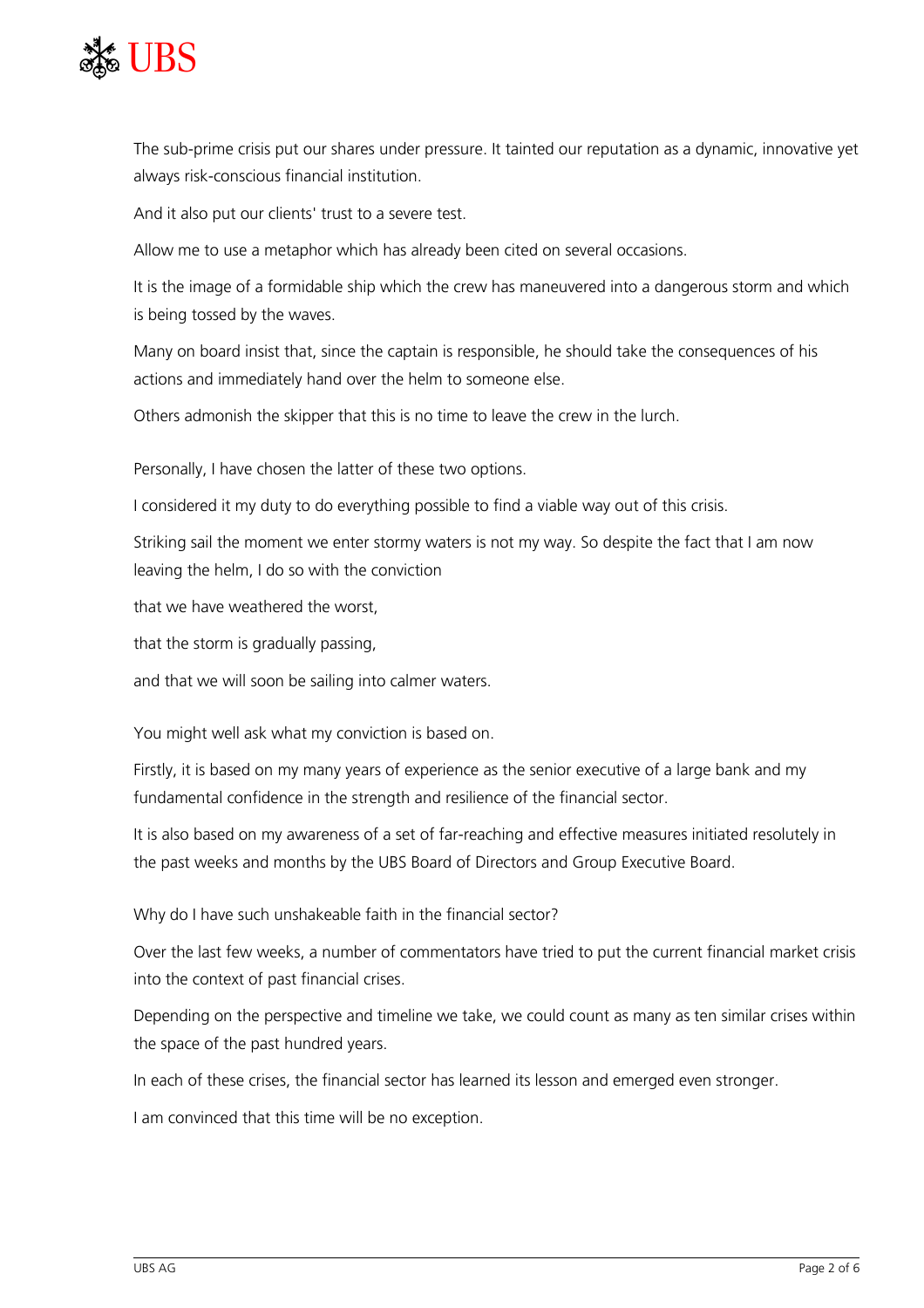

As a young Managing Director at Merrill Lynch in New York in the mid-1980s, I learned how to lead a modern financial firm and I also learned first-hand about the incredible dynamism of liberalized financial markets.

When I returned to my former employer, the Swiss Bank Corporation, at the end of that decade, the Swiss financial sector had just been through a major upheaval. During the real estate crisis, assets worth 50 billion francs were wiped out in Switzerland alone.

And at the same time, a series of spectacular business failures throughout Europe depressed the banks' credit business. Together with the deregulation of the financial sector, this shakeup caused a true paradigm shift. In place of the previous fixation on cash flow, there was a new and very clear focus in the business on meeting client needs and creating shareholder value.

At that time we developed a vision for our bank which still holds true today.

Our goal was to give the company a global orientation and concentrate on three core businesses: global wealth management,

investment banking

and private client and corporate client business in the Swiss domestic market.

We wanted to position ourselves among the top players in international investment banking.

And we wanted to become the world's leading wealth manager, with a strong focus also on institutional investors.

This vision required a radical revision of our leadership philosophy.

Client focus, innovative financial solutions, the ability to develop structured products and services, providing cutting-edge technology, creating cost transparency as well as a robust risk-management system: That was our new credo.

Getting rid of the old bureaucratic mentality – the sort of attitude conjured up by the word "bank clerk" – bankers became managers who thought and acted like entrepreneurs.

But such a thoroughgoing organizational and cultural transformation could not be achieved organically, on our own.

It required considerable pressure from outside.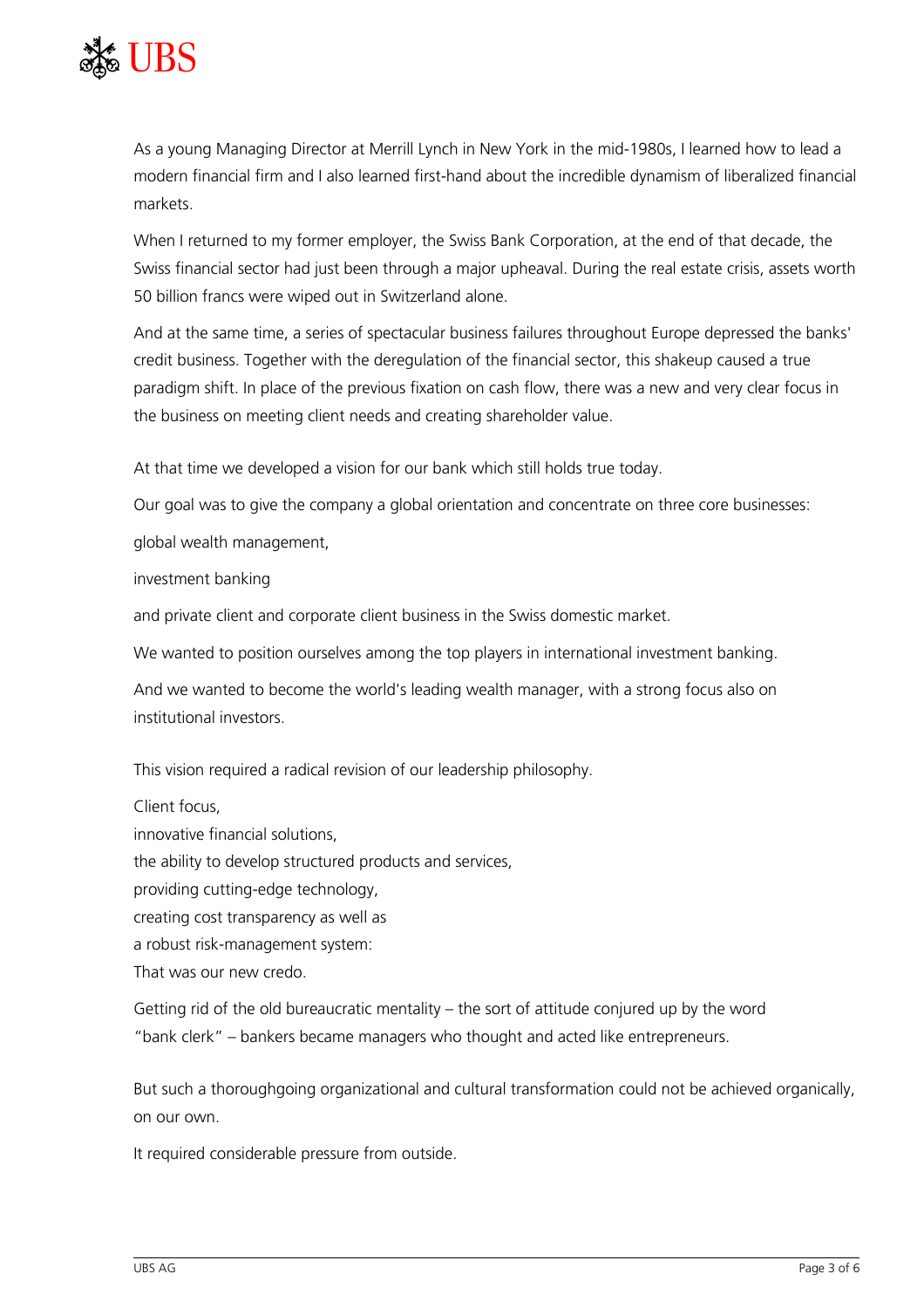

It required confrontation with other corporate cultures.

And just as today, back then it required an active approach to the leading financial markets in the US and England.

The path we chose involved transformational acquisitions and partnerships with specialized financial institutions.

O'Connor in Chicago, Brinson Partners in Chicago, and S.G. Warburg in London, were particularly important in this regard.

The merger of the Swiss Bank Corporation and the Union Bank of Switzerland to form UBS AG in 1998 marked our leap into the top ranks of global banks.

The acquisition of PaineWebber resulted in a significant expansion of our client base in the US.

More recently we turned our attention to the emerging markets of Asia and Latin America, where we had successful joint ventures and made 'bolt-on' acquisitions.

Today UBS enjoys a solid position as market leader in fast-growing markets such as China, India, Japan and Brazil,.

Pessimists might ask: How has all that helped us? My reply would be that a crisis as virulent as the one raging in the US financial markets demonstrates just how important geographic, global diversification has become.

Regardless of its current problems, your bank has no need to hang its head.

With around 3000 billion francs in assets under management, UBS is the world's largest wealth manager today. Even during this latest crisis, we still reported regular increases in net new money.

In the ten years since the merger, we have posted accumulated profits of over 60 billion francs. During that same period of time, we paid back another 29 billion francs in capital to our shareholders and took the acquired shares off the market.

We evolved into a major investment bank which, apart from the latest upheavals, has become a respected player at the global level. Last year, in fact, we were the market leader in mergers and acquisitions in the US and Great Britain.

Thanks to forward-looking leaders, thanks to vision and courageous decisions, thanks to the skill and untiring efforts of outstanding employees,

we have transformed UBS into one of the world's strongest, most highly-renowned banks.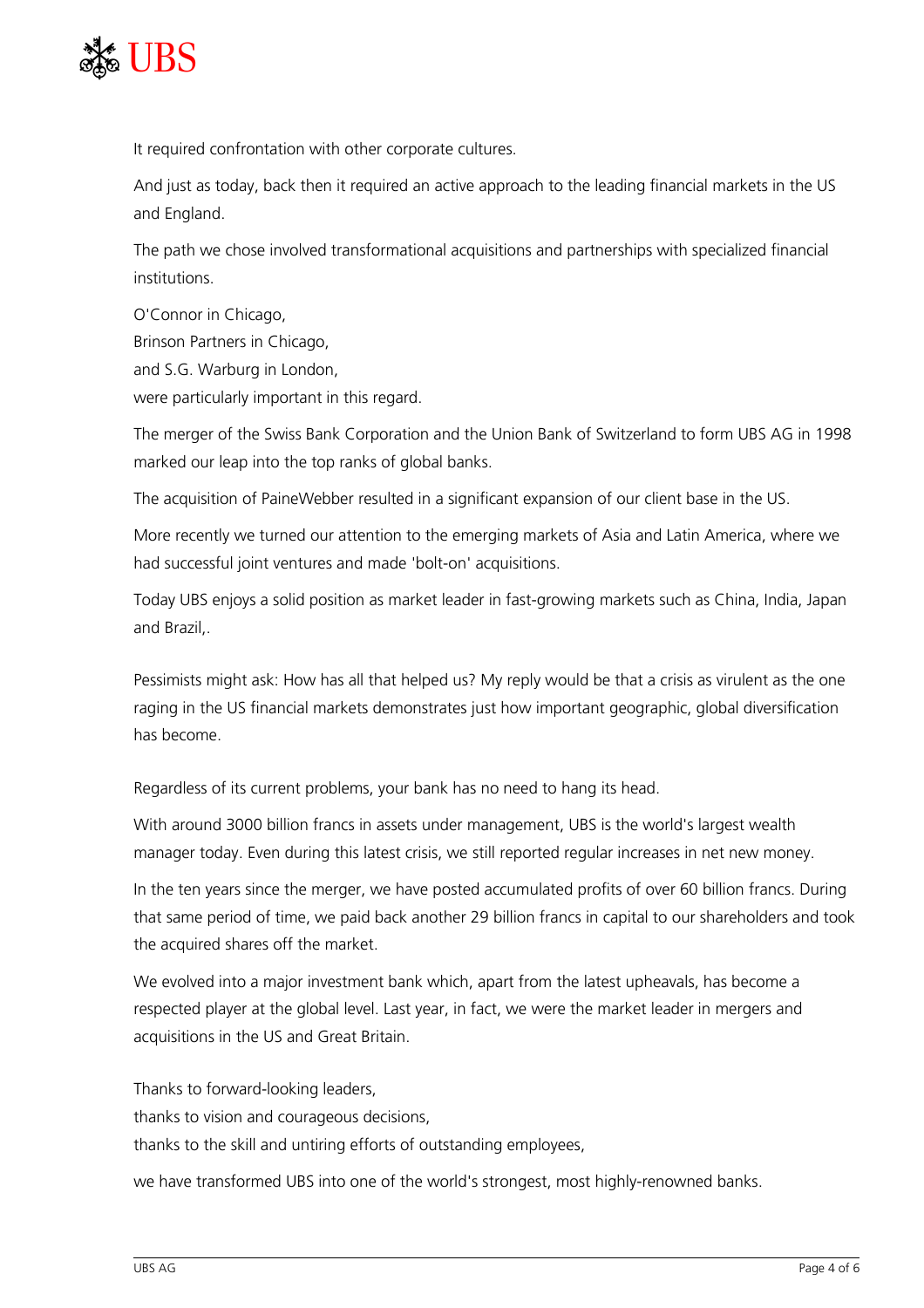

The bank has every chance of maintaining this position. Not only is this important for UBS, it's important for Switzerland as well.

As a financial center, Switzerland as a whole benefits from the dynamism and innovation of its banks.

No other country can boast such a large number of respected banks of all classes, including two global leaders.

Finally, all banks, indeed the entire sector, have benefited from the open and intense level of global competition for which we helped clear the way during the 1990s, even though it is currently presenting us with a challenge in one particular segment.

The financial sector has become the most important branch of our country's economy in the last few years.

The fact that this sector has long been one of the country's biggest sources of tax revenue is something that many only realized when a decline in tax receipts was predicted as one consequence of the current crisis. But in light of the fact that tax revenues in Switzerland these days far surpass the budget, the country will certainly be able to cope with this temporary drop.

Ladies and gentlemen,

I can understand that we are being publicly criticized now because we did not prepare ourselves in time for the looming financial crisis.

I am also aware of the fact that there are banks which were more cautious and did some things better than UBS. We made mistakes, and we have learned our first lessons from them. Our future management will continue to learn from the things we did wrong.

But I do not understand those people who are now fundamentally calling the financial sector into question – especially the Swiss financial sector as we know it today.

What we have achieved over the past few decades in the Swiss financial sector has not been lost in any way. Rather our achievements mark an important chapter in the future of this country.

We can also rightly claim that UBS has created new domestic markets outside Switzerland which are very important to the economies of those countries and also reflect positively on our country.

We are still on the defensive, but we have in the meantime done our homework.

Though we had to retrench, since our last meeting at the St. Jakobshalle, we have made good use of our time.

*Reculer, pour mieux sauter.* We take one step back in order to make the leap into a better future.

In his speech, Marcel Rohner will follow up with more detailed information on the measures we have taken in the past few months.